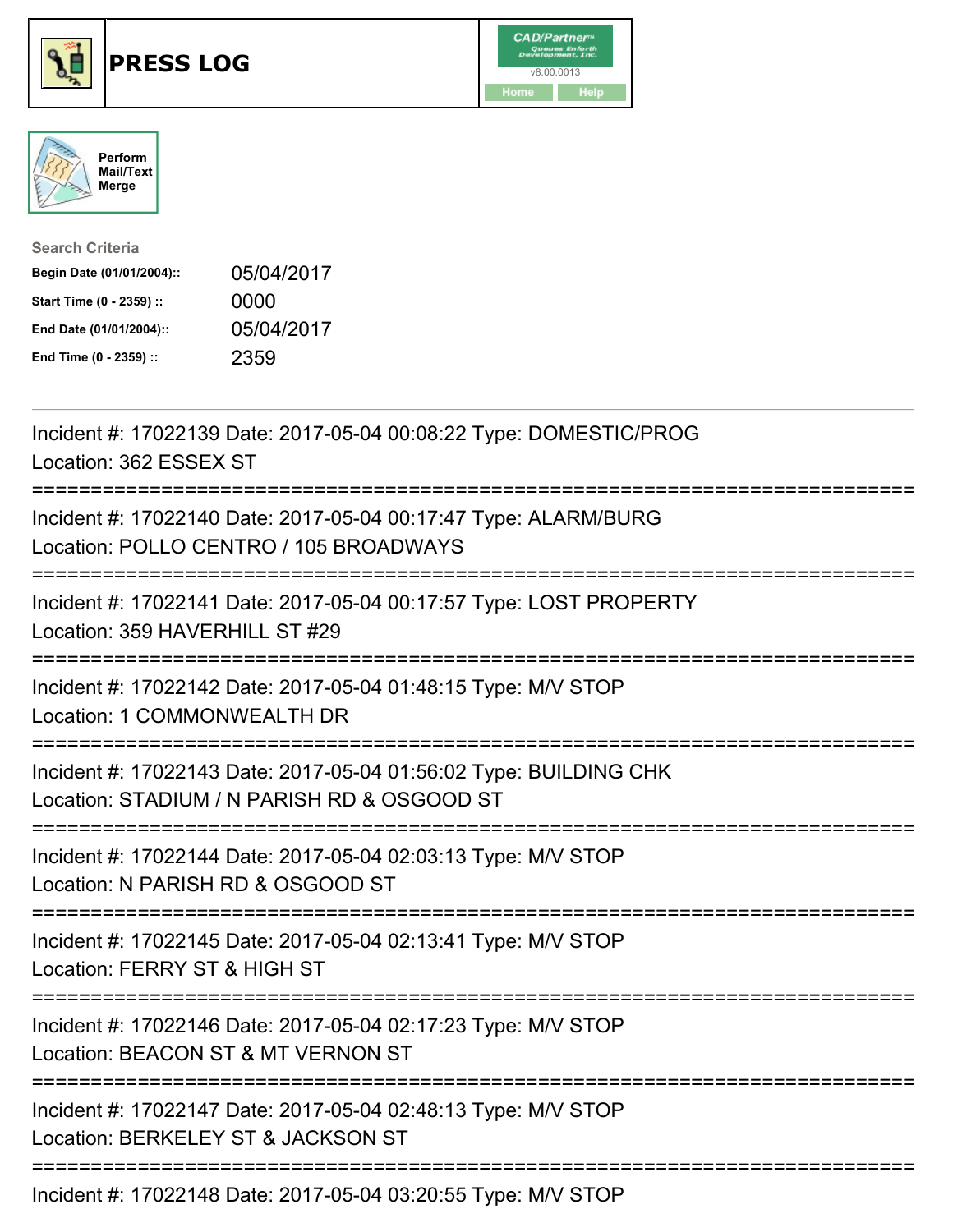Location: ANDOVER ST & S BROADWAY =========================================================================== Incident #: 17022150 Date: 2017-05-04 03:27:12 Type: CK WELL BEING Location: 69 FERRY ST =========================================================================== Incident #: 17022149 Date: 2017-05-04 03:28:44 Type: M/V STOP Location: ANDOVER ST & NEWTON ST =========================================================================== Incident #: 17022151 Date: 2017-05-04 03:31:45 Type: ALARMS Location: 300 LAWRENCE ST FL 1 =========================================================================== Incident #: 17022152 Date: 2017-05-04 03:40:19 Type: M/V STOP Location: GRAFTON ST & WINTHROP AV =========================================================================== Incident #: 17022153 Date: 2017-05-04 04:57:11 Type: ALARM/BURG Location: VALLEY FORUM / 654 S UNION ST =========================================================================== Incident #: 17022154 Date: 2017-05-04 06:00:01 Type: ALARM/BURG Location: MED RX PHARMACY / 360 MERRIMACK ST =========================================================================== Incident #: 17022155 Date: 2017-05-04 06:03:04 Type: ALARM/BURG Location: COMMONWEALTH CHEVY / 155 MARSTON ST =========================================================================== Incident #: 17022156 Date: 2017-05-04 06:28:33 Type: ALARM/BURG Location: POLLO CENTRO / 105 BROADWAY =========================================================================== Incident #: 17022157 Date: 2017-05-04 06:52:24 Type: ALARMS Location: 183 BROADWAY =========================================================================== Incident #: 17022158 Date: 2017-05-04 06:58:38 Type: MEDIC SUPPORT Location: 132 BAILEY ST #3 =========================================================================== Incident #: 17022159 Date: 2017-05-04 07:32:45 Type: LARCENY/PAST Location: 273 HAVERHILL ST FL 2 =========================================================================== Incident #: 17022160 Date: 2017-05-04 07:37:49 Type: M/V STOP Location: E HAVERHILL ST & PROSPECT ST =========================================================================== Incident #: 17022161 Date: 2017-05-04 07:39:20 Type: DOMESTIC/PROG Location: 56 SPRINGFIFLD ST #2 FL FRONT =========================================================================== Incident #: 17022162 Date: 2017-05-04 07:47:59 Type: SEX OFF. PAST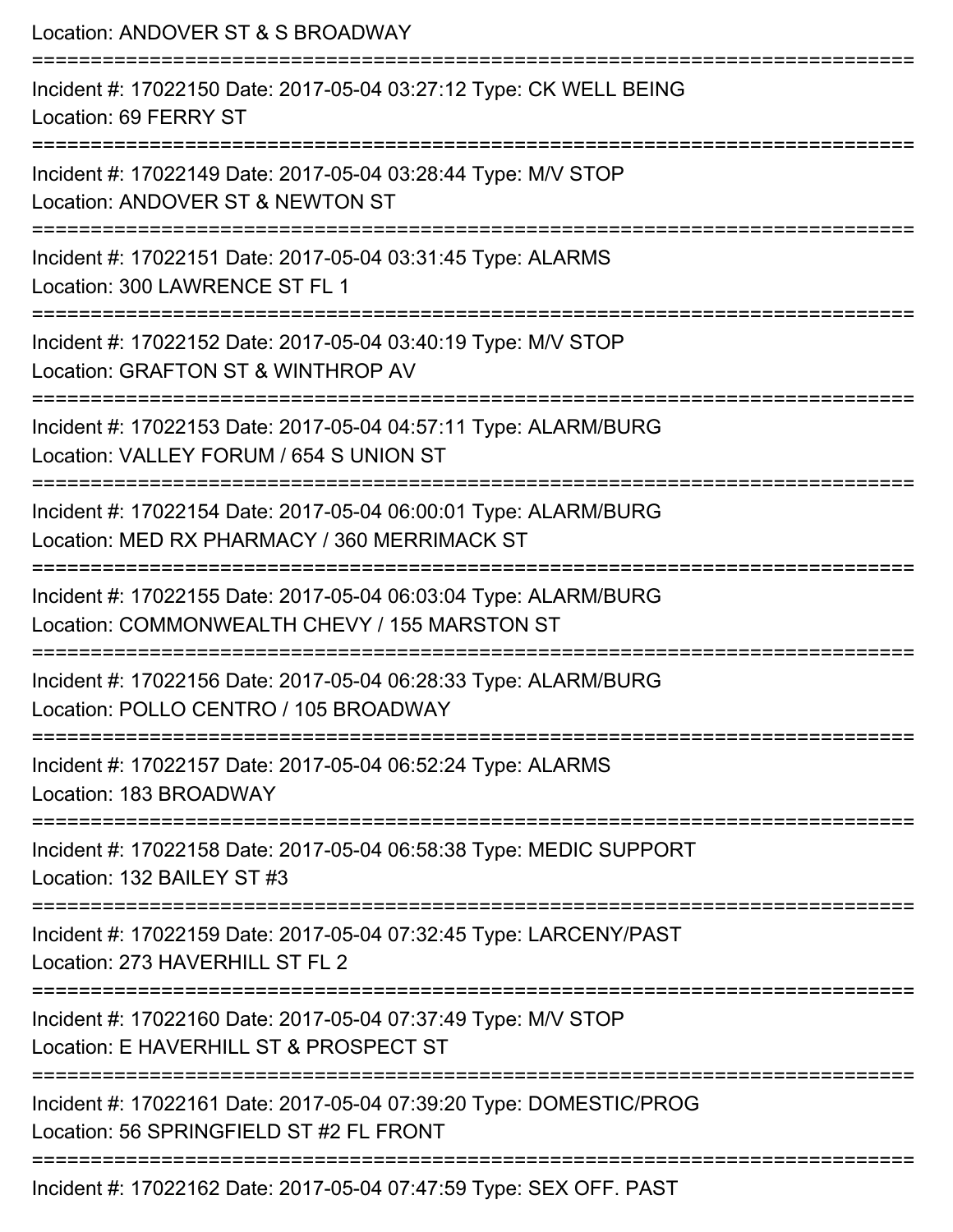| Incident #: 17022163 Date: 2017-05-04 07:48:35 Type: CK WELL BEING<br>Location: 130 ABBOTT ST FL 3                                               |
|--------------------------------------------------------------------------------------------------------------------------------------------------|
| Incident #: 17022164 Date: 2017-05-04 08:07:24 Type: COUNTERFEIT<br>Location: TRAIN STATION / MERRIMACK ST                                       |
| Incident #: 17022165 Date: 2017-05-04 08:11:18 Type: ANIMAL COMPL<br>Location: 204 MT VERNON ST                                                  |
| Incident #: 17022166 Date: 2017-05-04 08:21:24 Type: M/V STOP<br>Location: AMES ST & HAVERHILL ST                                                |
| Incident #: 17022167 Date: 2017-05-04 08:31:33 Type: A&B PAST<br>Location: ARLINGTON SCHOOL / 150 ARLINGTON ST<br>============================== |
| ====================<br>Incident #: 17022168 Date: 2017-05-04 08:42:54 Type: A&B PAST<br>Location: BRUCE SCHOOL / 135 BUTLER ST                  |
| Incident #: 17022169 Date: 2017-05-04 08:54:41 Type: DISABLED MV<br>Location: BROADWAY & ESSEX ST<br>===========                                 |
| Incident #: 17022170 Date: 2017-05-04 08:55:29 Type: M/V STOP<br>Location: BENNINGTON ST & ERVING AV                                             |
| Incident #: 17022171 Date: 2017-05-04 09:21:13 Type: B&E FOLLOW UP<br>Location: 516 BROADWAY                                                     |
| =================<br>Incident #: 17022172 Date: 2017-05-04 09:51:35 Type: INVEST CONT<br>Location: 115 ANDOVER ST                                |
| Incident #: 17022173 Date: 2017-05-04 09:52:02 Type: TOW OF M/V<br>Location: 118 BEACON AV                                                       |
| Incident #: 17022174 Date: 2017-05-04 09:53:15 Type: PARK & WALK<br>Location: BRADFORD ST & BROADWAY                                             |
| Incident #: 17022175 Date: 2017-05-04 10:08:03 Type: SPECIAL CHECK<br>Location: 28 WINTHROP AV                                                   |
| Incident #: 17022176 Date: 2017-05-04 10:12:21 Type: B&E/MV/PAST                                                                                 |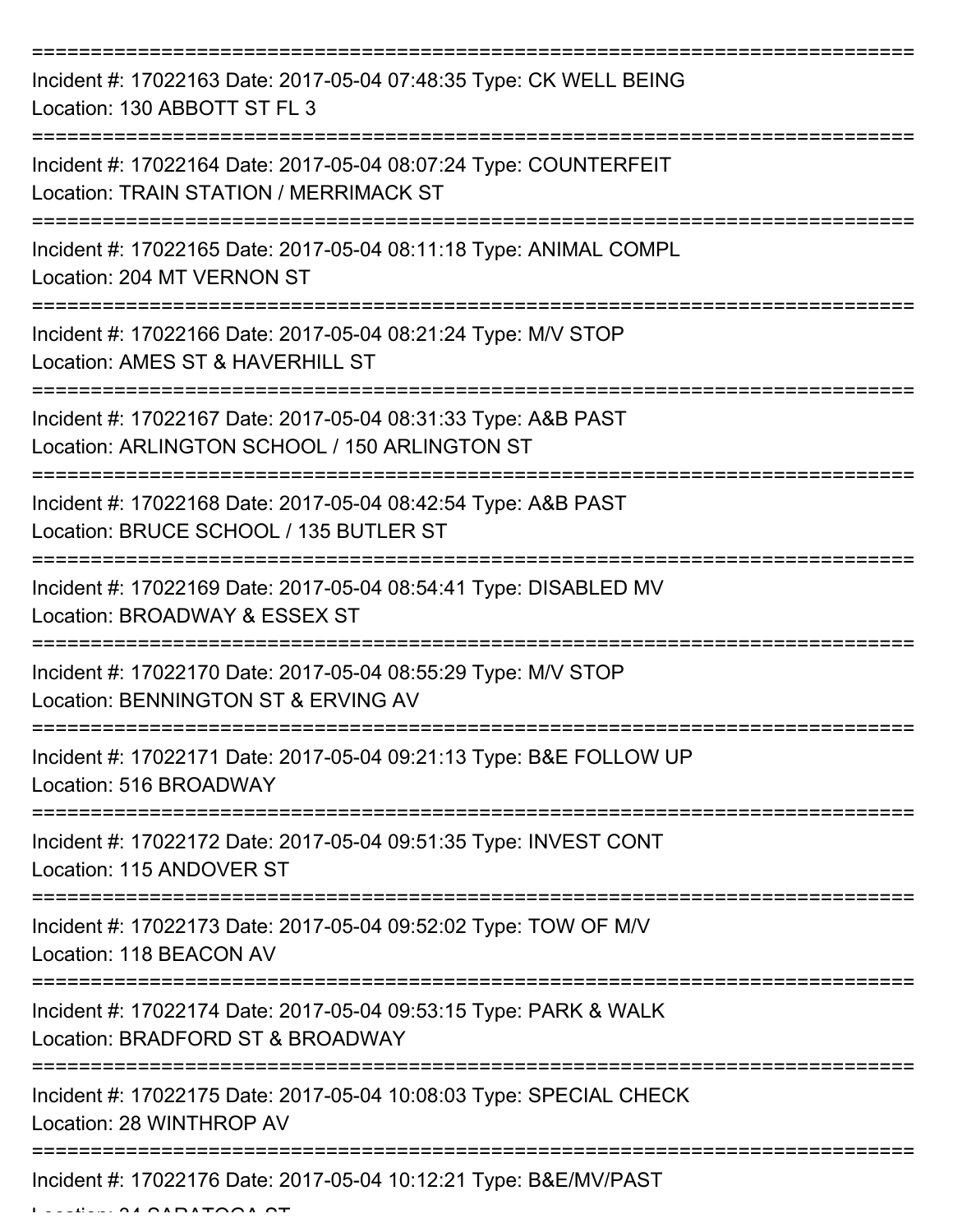| Incident #: 17022177 Date: 2017-05-04 10:18:20 Type: M/V STOP<br>Location: MARKET ST & S UNION ST                            |
|------------------------------------------------------------------------------------------------------------------------------|
| Incident #: 17022178 Date: 2017-05-04 10:19:24 Type: INVEST CONT<br>Location: HAVERHILL & WHITE                              |
| Incident #: 17022179 Date: 2017-05-04 10:26:41 Type: M/V STOP<br>Location: E HAVERHILL ST & FERRY ST                         |
| Incident #: 17022180 Date: 2017-05-04 10:29:09 Type: M/V STOP<br>Location: S UNION ST & SALEM ST                             |
| Incident #: 17022181 Date: 2017-05-04 10:37:55 Type: TOW/REPOSSED<br>Location: 31 JACKSON ST                                 |
| Incident #: 17022182 Date: 2017-05-04 10:40:38 Type: M/V STOP<br>Location: E HAVERHILL ST & FERRY ST                         |
| Incident #: 17022183 Date: 2017-05-04 10:54:42 Type: M/V STOP<br>Location: FERRY ST & HARRIMAN ST                            |
| Incident #: 17022184 Date: 2017-05-04 10:55:13 Type: M/V STOP<br><b>Location: METHUEN ST</b>                                 |
| Incident #: 17022185 Date: 2017-05-04 11:03:24 Type: SUS PERS/MV<br>Location: 47 WARREN ST                                   |
| Incident #: 17022186 Date: 2017-05-04 11:06:21 Type: AUTO ACC/NO PI<br>Location: MARSHALLS / 73 WINTHROP AV                  |
| Incident #: 17022187 Date: 2017-05-04 11:09:45 Type: M/V STOP<br>Location: E HAVERHILL ST & FERRY ST                         |
| Incident #: 17022188 Date: 2017-05-04 11:24:47 Type: MV/BLOCKING<br>Location: 104 FARNHAM ST                                 |
| Incident #: 17022189 Date: 2017-05-04 11:24:48 Type: MAL DAMG PROG<br>Location: GREATER LAWRENCE FAMILY HEALTH / 150 PARK ST |
| Incident #: 17022190 Date: 2017-05-04 11:35:23 Type: DRUG VIO                                                                |

Location: DADK CT & WALNUT CT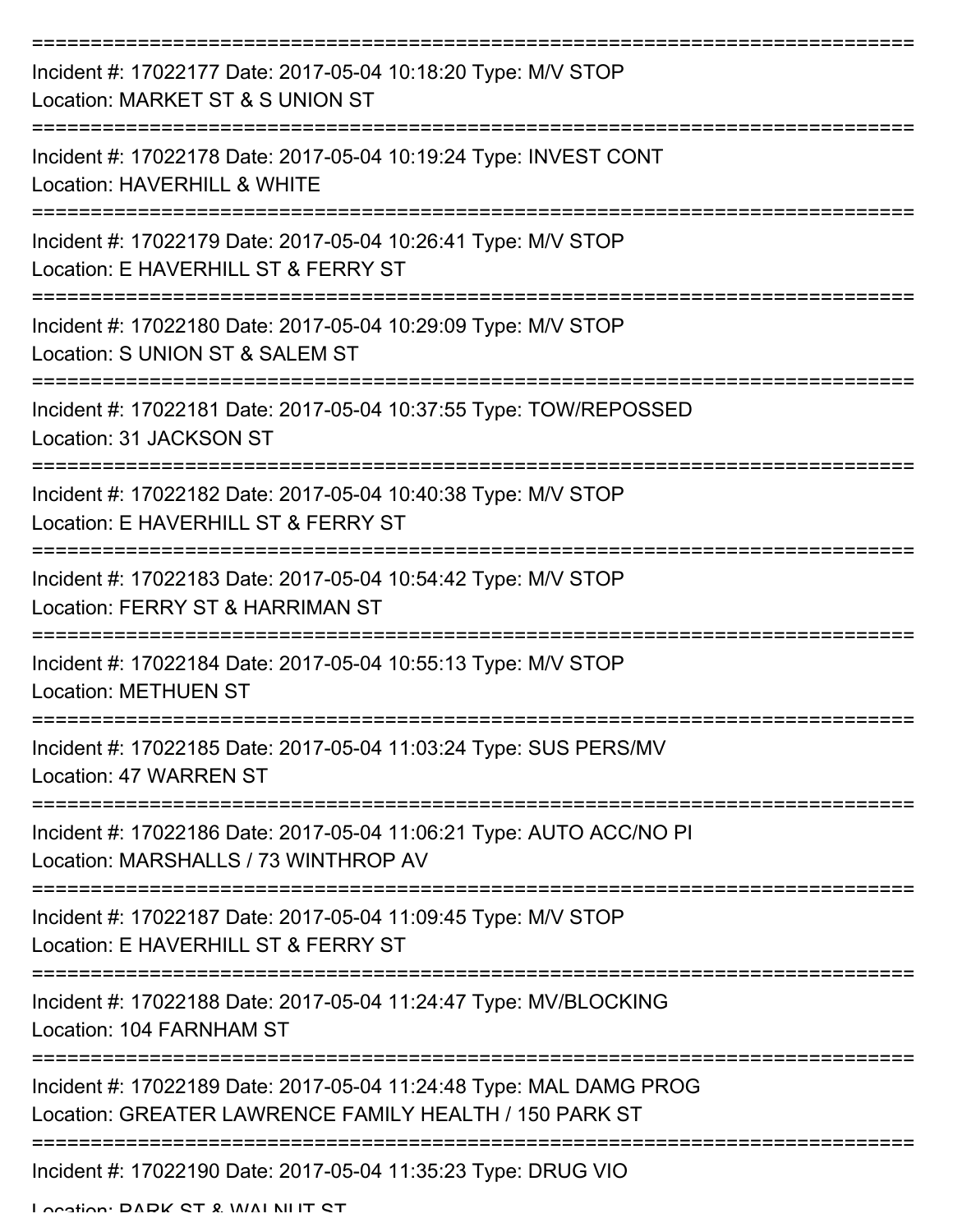| Incident #: 17022191 Date: 2017-05-04 12:12:10 Type: M/V STOP<br><b>Location: FALLS BRIDGE</b>                 |
|----------------------------------------------------------------------------------------------------------------|
| Incident #: 17022192 Date: 2017-05-04 12:18:13 Type: CRUISER ACCID<br>Location: BIG N' BEEFY / 415 BROADWAY    |
| Incident #: 17022193 Date: 2017-05-04 12:21:21 Type: INVEST CONT<br>Location: 533 LOWELL ST                    |
| Incident #: 17022194 Date: 2017-05-04 12:22:55 Type: SUS PERS/MV<br>Location: 352 HAVERHILL ST                 |
| Incident #: 17022195 Date: 2017-05-04 12:28:01 Type: PARK & WALK<br>Location: BRADFORD ST & BROADWAY           |
| Incident #: 17022196 Date: 2017-05-04 12:45:30 Type: ANIMAL COMPL<br>Location: 16 HAWLEY ST                    |
| Incident #: 17022197 Date: 2017-05-04 12:51:49 Type: INVEST CONT<br>Location: 418 HOWARD ST                    |
| Incident #: 17022198 Date: 2017-05-04 12:54:13 Type: DRUG VIO<br>Location: 615 BROADWAY                        |
| Incident #: 17022199 Date: 2017-05-04 12:58:30 Type: AUTO ACC/NO PI<br>Location: 311 WATER ST                  |
| Incident #: 17022200 Date: 2017-05-04 13:06:41 Type: INVEST CONT<br>Location: 260 E HAVERHILL ST #9            |
| Incident #: 17022201 Date: 2017-05-04 13:25:22 Type: M/V STOP<br>Location: 46 MANN ST                          |
| Incident #: 17022202 Date: 2017-05-04 13:47:16 Type: WARRANT SERVE<br>Location: PHEONIX ACADEMY / 15 UNION ST  |
| Incident #: 17022203 Date: 2017-05-04 13:49:11 Type: M/V STOP<br>Location: 60 WESLEY ST                        |
| Incident #: 17022204 Date: 2017-05-04 13:51:28 Type: TOW OF M/V<br>$L_{\alpha}$ and $L_{\alpha}$ 153 REACON AV |

Location: 153 BEACON AV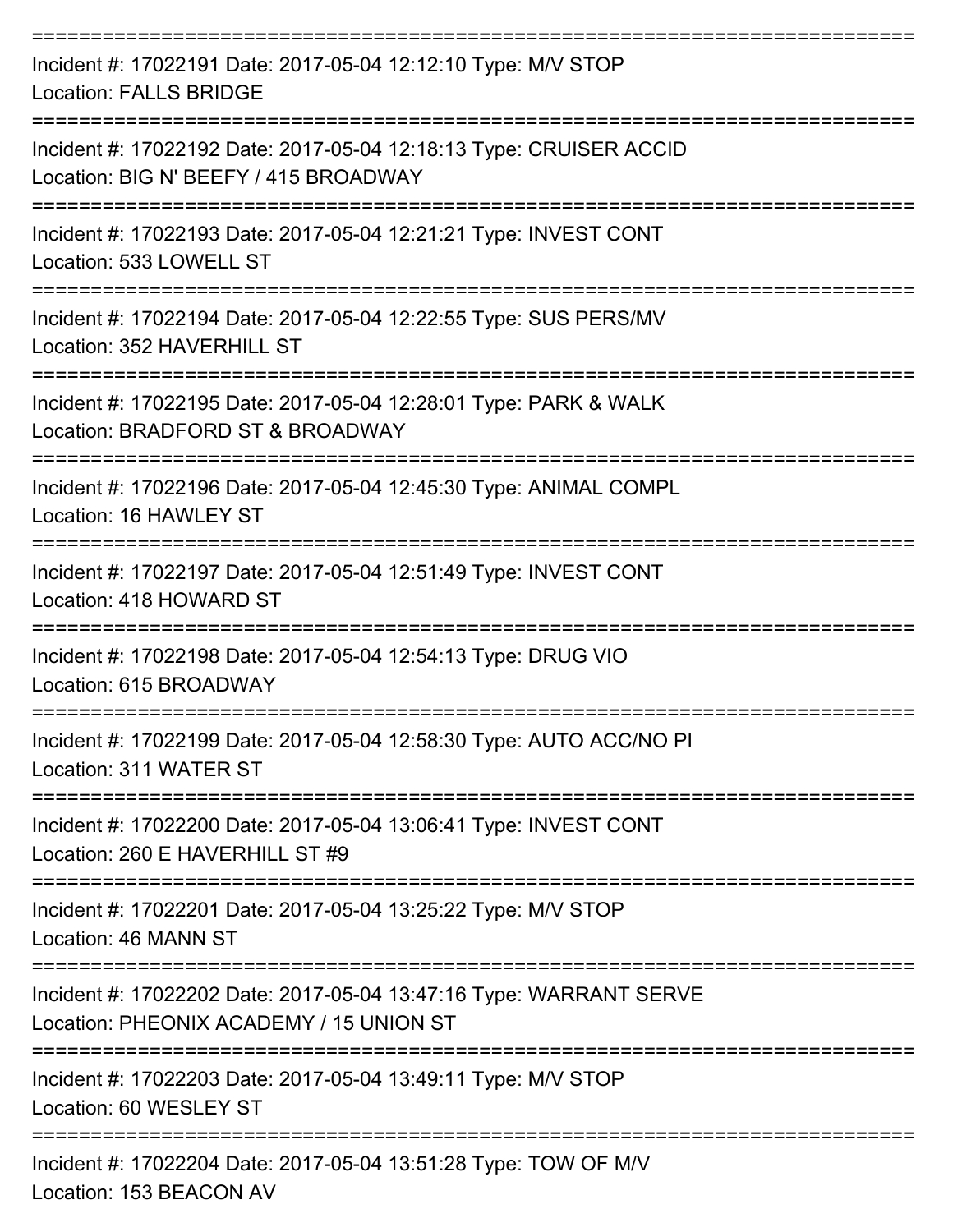| Incident #: 17022205 Date: 2017-05-04 13:52:17 Type: TRESPASSING<br>Location: 572 ESSEX ST                                 |
|----------------------------------------------------------------------------------------------------------------------------|
| ===================<br>Incident #: 17022206 Date: 2017-05-04 14:00:43 Type: M/V STOP<br>Location: 251 JACKSON ST           |
| Incident #: 17022207 Date: 2017-05-04 14:13:29 Type: M/V STOP<br>Location: E HAVERHILL ST & FERRY ST<br>================== |
| Incident #: 17022208 Date: 2017-05-04 14:22:41 Type: M/V STOP<br>Location: PARKER ST & SPRINGFIELD ST                      |
| Incident #: 17022209 Date: 2017-05-04 14:24:36 Type: M/V STOP<br>Location: 25 FITZ ST<br>===========================       |
| Incident #: 17022210 Date: 2017-05-04 14:25:56 Type: 209A/SERVE<br>Location: 530 ANDOVER ST                                |
| Incident #: 17022211 Date: 2017-05-04 14:29:04 Type: TRESPASSING<br>Location: 243 SALEM ST                                 |
| Incident #: 17022212 Date: 2017-05-04 14:29:16 Type: MAN DOWN<br>Location: BROADWAY & HAVERHILL ST                         |
| Incident #: 17022213 Date: 2017-05-04 14:41:01 Type: M/V STOP<br>Location: E HAVERHILL ST & HOWARD ST                      |
| Incident #: 17022214 Date: 2017-05-04 14:45:48 Type: M/V STOP<br>Location: LASALLE AV & S BROADWAY                         |
| Incident #: 17022215 Date: 2017-05-04 14:54:30 Type: ASSIST FIRE<br>Location: 0 BROADWAY                                   |
| Incident #: 17022216 Date: 2017-05-04 15:00:41 Type: M/V STOP<br>Location: 165 PARKER ST                                   |
| Incident #: 17022217 Date: 2017-05-04 15:06:04 Type: DISTURBANCE<br>Location: LAWRENCE HIGH SCHOOL / 70 N PARISH RD        |
| Incident #: 17022218 Date: 2017-05-04 15:14:21 Type: M/V STOP<br><b>Location: EXETER ST</b>                                |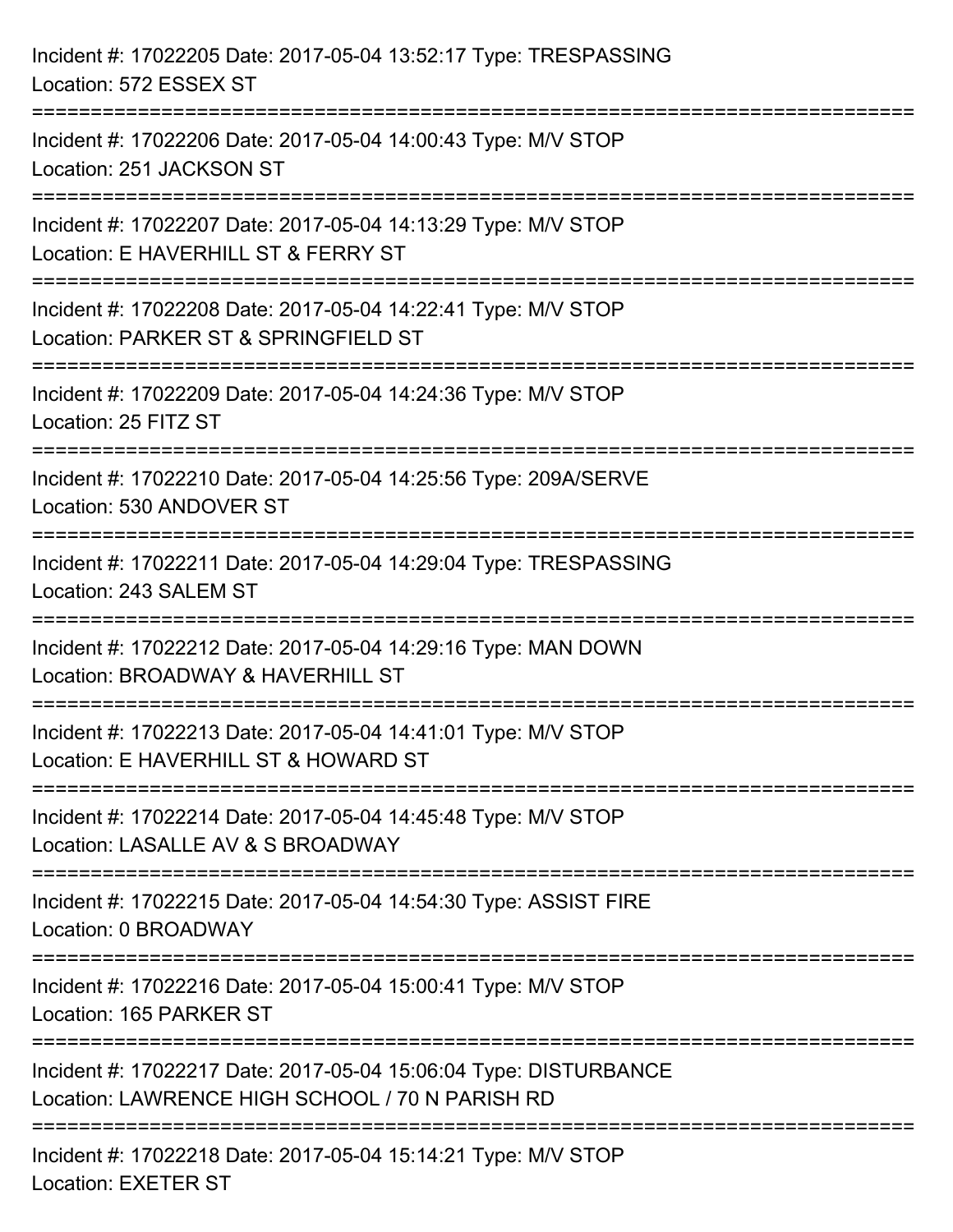| Incident #: 17022219 Date: 2017-05-04 15:20:21 Type: M/V STOP<br>Location: CAMBRIDGE ST & S UNION ST                            |
|---------------------------------------------------------------------------------------------------------------------------------|
| Incident #: 17022220 Date: 2017-05-04 15:21:05 Type: AUTO ACC/NO PI<br>Location: 79 WHITE ST                                    |
| Incident #: 17022221 Date: 2017-05-04 15:28:10 Type: M/V STOP<br>Location: COMMON ST & LAWRENCE ST<br>======================    |
| Incident #: 17022222 Date: 2017-05-04 15:34:25 Type: M/V STOP<br>Location: DORCHESTER ST & S UNION ST                           |
| Incident #: 17022223 Date: 2017-05-04 15:35:13 Type: M/V STOP<br>Location: E HAVERHILL ST & FERRY ST                            |
| Incident #: 17022224 Date: 2017-05-04 15:38:07 Type: M/V STOP<br>Location: COMMON ST & HAMPSHIRE ST<br>======================== |
| Incident #: 17022225 Date: 2017-05-04 15:50:09 Type: M/V STOP<br>Location: BROADWAY & LOWELL ST                                 |
| Incident #: 17022226 Date: 2017-05-04 15:54:49 Type: AUTO ACC/NO PI<br>Location: 30 E HAVERHILL ST                              |
| Incident #: 17022227 Date: 2017-05-04 15:55:11 Type: SHOPLIFTING<br>Location: MARSHALLS / 73 WINTHROP AV                        |
| Incident #: 17022228 Date: 2017-05-04 16:05:40 Type: AUTO ACC/NO PI<br>Location: 7 KENDALL                                      |
| Incident #: 17022229 Date: 2017-05-04 16:06:14 Type: GENERAL SERV<br>Location: ARLINGTON SCHOOL / 150 ARLINGTON ST              |
| Incident #: 17022230 Date: 2017-05-04 16:10:32 Type: M/V STOP<br>Location: BROADWAY & LOWELL ST                                 |
| Incident #: 17022231 Date: 2017-05-04 16:13:49 Type: ANIMAL COMPL<br>Location: 363 HAMPSHIRE ST                                 |
| Incident #: 17022232 Date: 2017-05-04 16:22:08 Type: M/V STOP<br>Location: 240 HAVERHILL ST                                     |

===========================================================================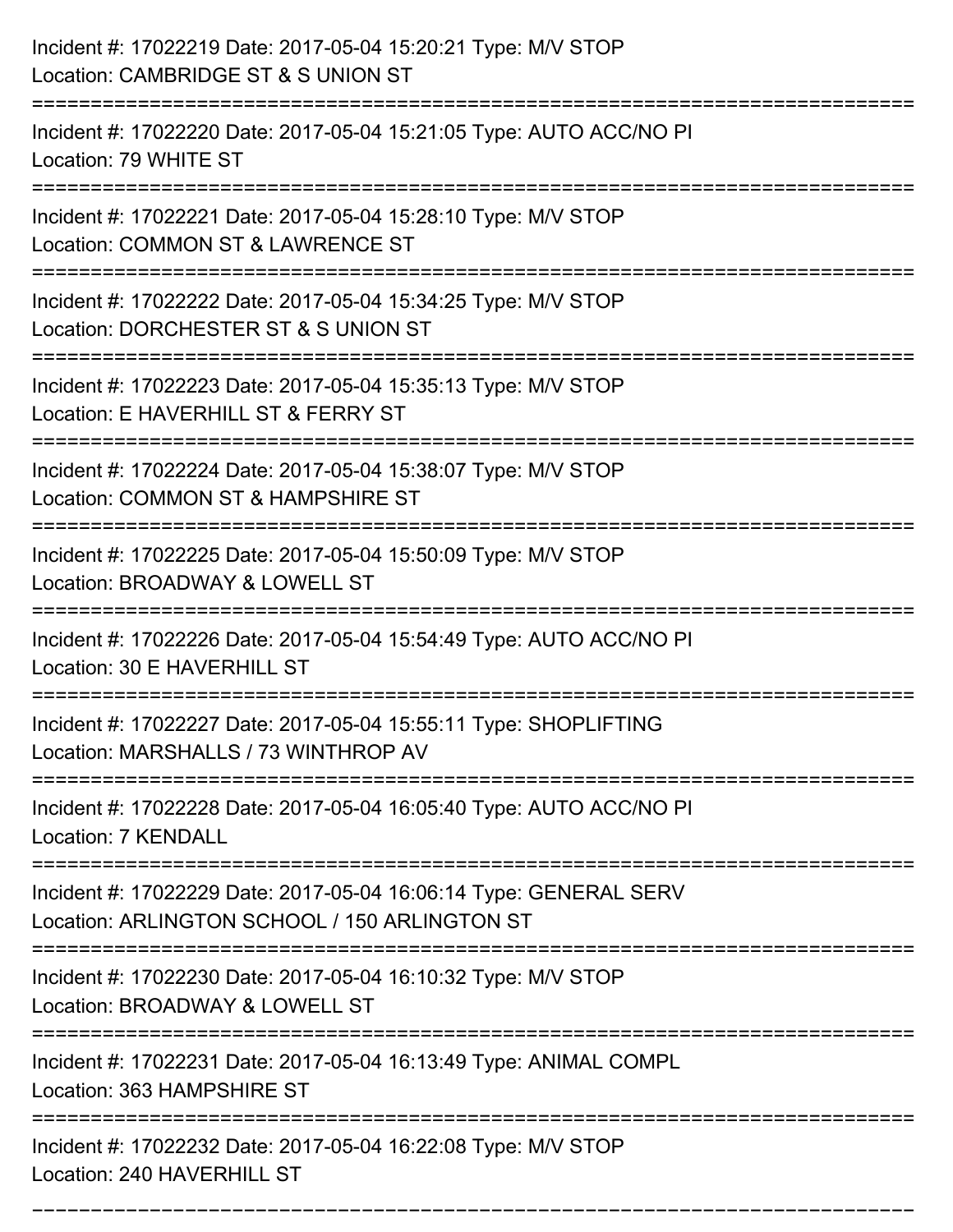| Incident #: 17022233 Date: 2017-05-04 16:39:00 Type: M/V STOP<br>Location: 380 HAVERHILL ST                                   |
|-------------------------------------------------------------------------------------------------------------------------------|
| ======================<br>Incident #: 17022234 Date: 2017-05-04 16:53:45 Type: SUS PERS/MV<br>Location: 42 CANTON ST          |
| Incident #: 17022235 Date: 2017-05-04 16:55:13 Type: NOISE ORD<br>Location: 73 BERKELEY ST<br>;=============================  |
| Incident #: 17022236 Date: 2017-05-04 16:58:42 Type: M/V STOP<br>Location: BROADWAY & CONCORD ST<br>------------------------- |
| Incident #: 17022237 Date: 2017-05-04 16:59:42 Type: 911 HANG UP<br>Location: 275 BROADWAY                                    |
| Incident #: 17022238 Date: 2017-05-04 17:02:26 Type: M/V STOP<br>Location: BROADWAY & LOWELL ST                               |
| Incident #: 17022239 Date: 2017-05-04 17:05:25 Type: LARCENY/PAST<br>Location: 130 SOUTH BROADWAY                             |
| Incident #: 17022240 Date: 2017-05-04 17:10:08 Type: M/V STOP<br>Location: ESSEX ST & FRANKLIN ST                             |
| Incident #: 17022241 Date: 2017-05-04 17:15:01 Type: HIT & RUN M/V<br>Location: AMESBURY ST & CANAL ST                        |
| Incident #: 17022242 Date: 2017-05-04 17:18:17 Type: M/V STOP<br>Location: BROADWAY & LOWELL ST                               |
| Incident #: 17022243 Date: 2017-05-04 17:19:19 Type: CK WELL BEING<br>Location: 12 BEACON AV                                  |
| Incident #: 17022244 Date: 2017-05-04 17:25:32 Type: 209A/SERVE<br>Location: 564 ANDOVER ST                                   |
| Incident #: 17022245 Date: 2017-05-04 17:27:10 Type: M/V STOP<br>Location: FRANKLIN ST & LOWELL ST                            |
| Incident #: 17022246 Date: 2017-05-04 17:31:50 Type: UNWANTEDGUEST<br>Location: 74 HANCOCK ST                                 |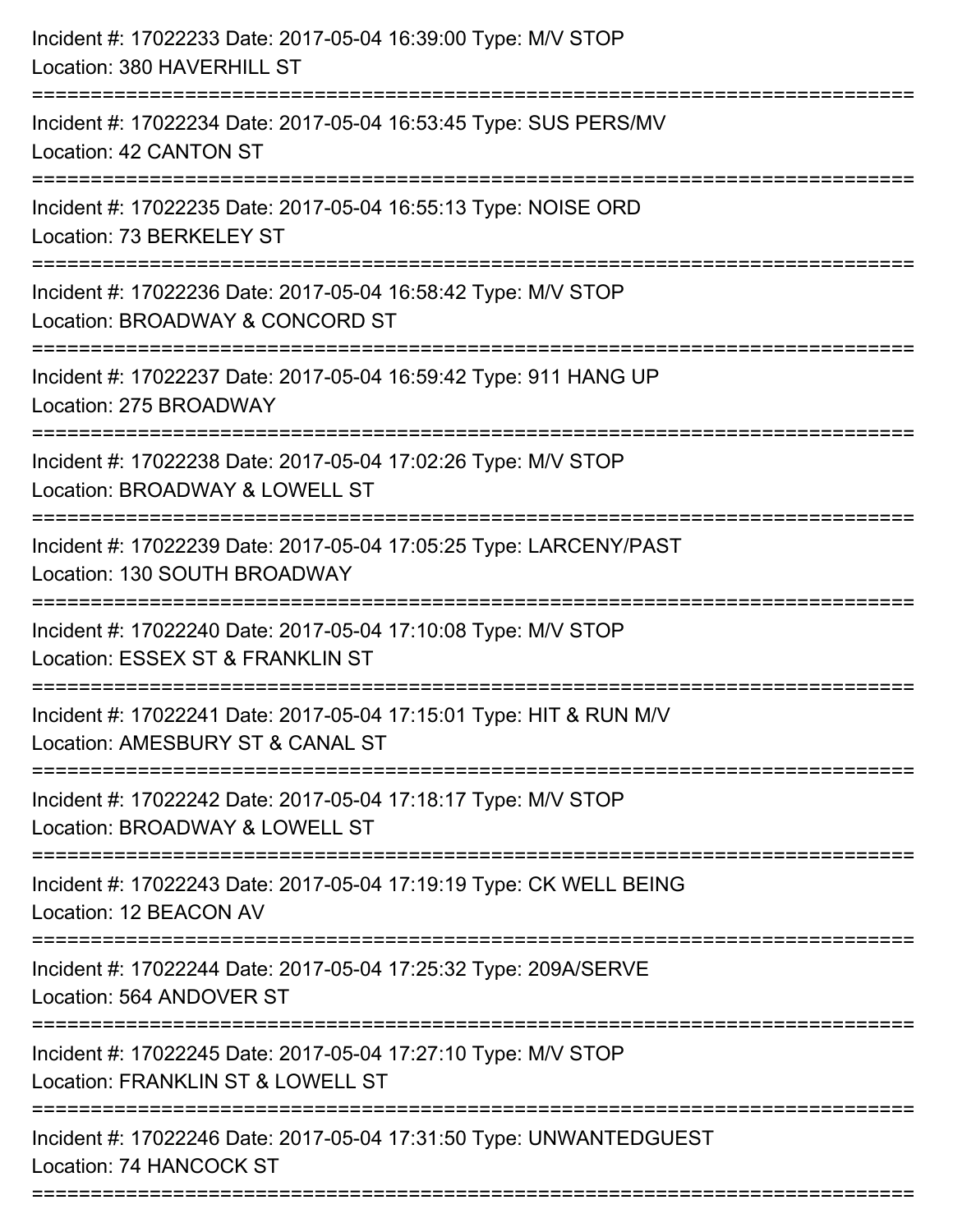Location: FALMOUTH ST & S UNION ST

| Incident #: 17022248 Date: 2017-05-04 17:35:35 Type: M/V STOP<br>Location: MT VERNON ST & S BROADWAY |
|------------------------------------------------------------------------------------------------------|
| Incident #: 17022249 Date: 2017-05-04 17:36:22 Type: MISSING PERS<br>Location: 145 BAILEY ST         |
| Incident #: 17022250 Date: 2017-05-04 17:39:33 Type: M/V STOP<br>Location: FRANKLIN ST & METHUEN ST  |
| Incident #: 17022251 Date: 2017-05-04 17:46:55 Type: 209A/SERVE<br>Location: 85 ANDOVER ST           |
| Incident #: 17022252 Date: 2017-05-04 17:47:56 Type: INVEST CONT<br>Location: 491 HAVERHILL ST       |
| Incident #: 17022253 Date: 2017-05-04 17:49:10 Type: M/V STOP<br>Location: ANDOVER ST & S BROADWAY   |
| Incident #: 17022254 Date: 2017-05-04 17:49:47 Type: M/V STOP<br>Location: ANDOVER ST & S BROADWAY   |
| Incident #: 17022255 Date: 2017-05-04 17:50:42 Type: M/V STOP<br>Location: BROADWAY & LOWELL ST      |
| Incident #: 17022256 Date: 2017-05-04 17:51:58 Type: 209A/SERVE<br>Location: 18 W DALTON ST          |
| Incident #: 17022257 Date: 2017-05-04 17:54:33 Type: GENERAL SERV<br>Location: BROADWAY & ESSEX ST   |
| Incident #: 17022258 Date: 2017-05-04 18:02:49 Type: M/V STOP<br>Location: BROADWAY & CONCORD ST     |
| Incident #: 17022259 Date: 2017-05-04 18:10:03 Type: M/V STOP<br>Location: CANAL ST & HAMPSHIRE ST   |
| Incident #: 17022261 Date: 2017-05-04 18:16:34 Type: THREATS<br>Location: MCDONALDS / 599 ANDOVER ST |
|                                                                                                      |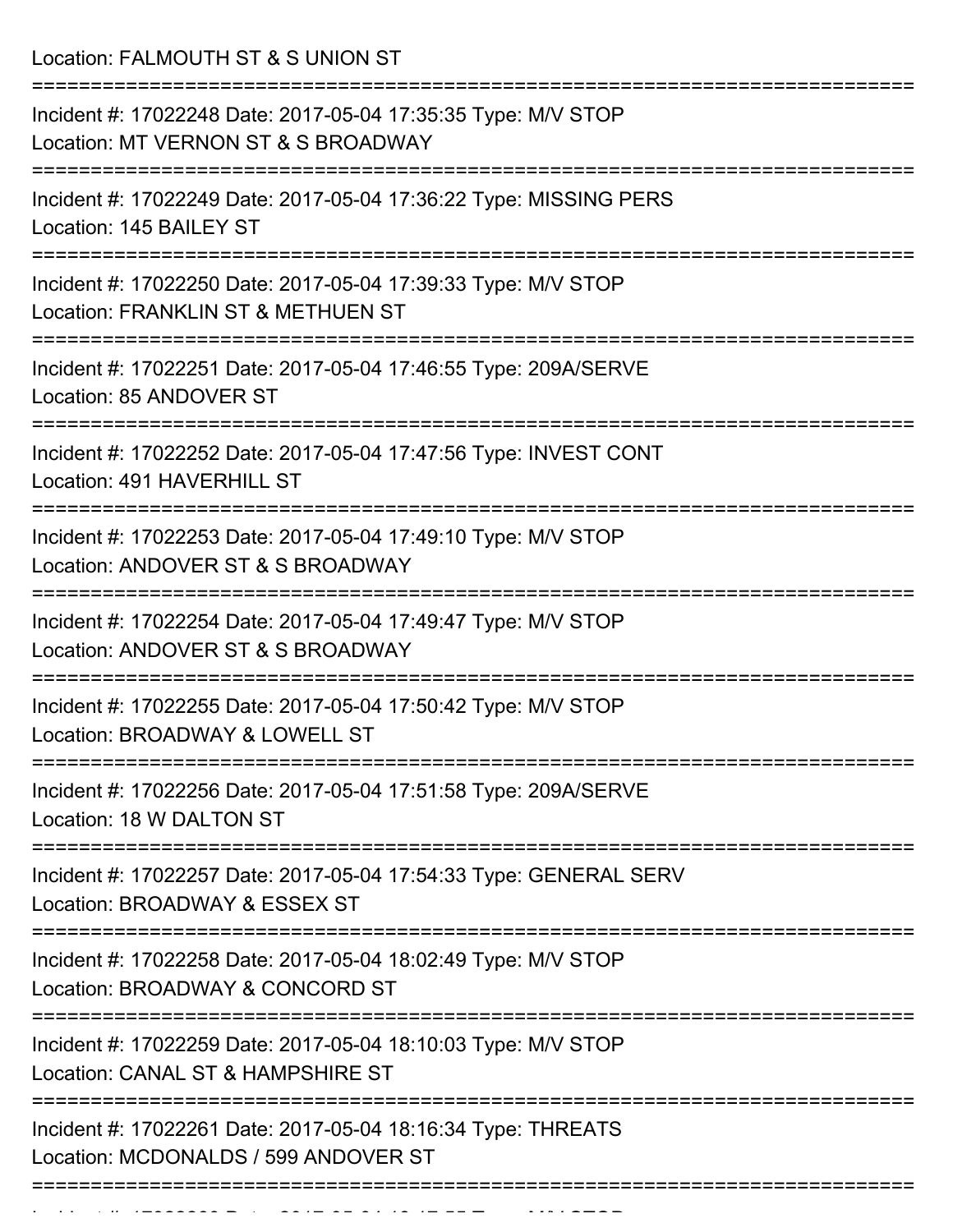Location: CANAL ST & FRANKLIN ST

| Incident #: 17022262 Date: 2017-05-04 18:30:48 Type: LOST PROPERTY<br>Location: 136 NEWBURY ST                                   |
|----------------------------------------------------------------------------------------------------------------------------------|
| Incident #: 17022263 Date: 2017-05-04 18:36:44 Type: M/V STOP<br>Location: CENTRAL BRIDGE / 0 MERRIMACK ST                       |
| Incident #: 17022264 Date: 2017-05-04 18:37:43 Type: 209A/SERVE<br>Location: 98 BERKELEY ST                                      |
| Incident #: 17022265 Date: 2017-05-04 18:41:13 Type: DRUG VIO<br>Location: 320 S BROADWAY                                        |
| Incident #: 17022266 Date: 2017-05-04 18:43:44 Type: ALARM/BURG<br>Location: MERRIMACK VALLEY CREDIT UNION / 500 MERRIMACK ST #A |
| Incident #: 17022267 Date: 2017-05-04 18:46:03 Type: TOW OF M/V<br>Location: TRESPASS / 153 BEACON AV                            |
| Incident #: 17022268 Date: 2017-05-04 18:49:23 Type: AUTO ACC/NO PI<br>Location: 55 SWAN ST                                      |
| Incident #: 17022269 Date: 2017-05-04 18:51:52 Type: DRUG VIO<br>Location: 20 MT VERNON ST                                       |
| Incident #: 17022270 Date: 2017-05-04 18:53:27 Type: ALARMS<br>Location: MERRIMACK VALLEY CREDIT UNION / 500 MERRIMACK ST        |
| Incident #: 17022271 Date: 2017-05-04 18:56:30 Type: DOMESTIC/PROG<br>Location: 384 MARKET ST FL 1                               |
| Incident #: 17022272 Date: 2017-05-04 18:58:32 Type: 209A/SERVE<br>Location: 40 BODWELL ST                                       |
| Incident #: 17022273 Date: 2017-05-04 19:04:18 Type: 209A/SERVE<br>Location: 53 MARBLE AV                                        |
| Incident #: 17022274 Date: 2017-05-04 19:18:35 Type: M/V STOP<br>Location: FARLEY ST & S BROADWAY                                |
|                                                                                                                                  |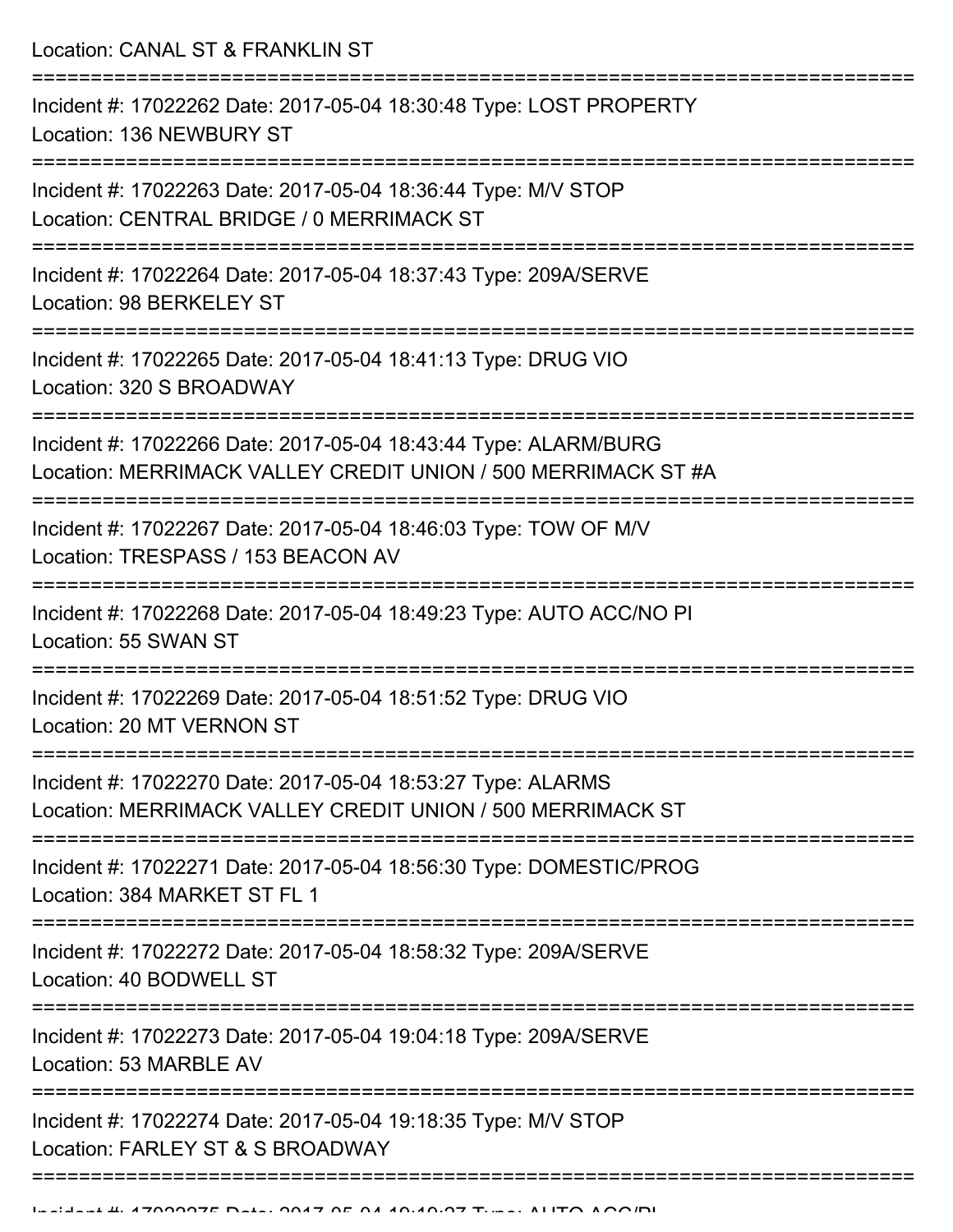| Location: DURSO AV & WINTHROP AV                                                                                                             |
|----------------------------------------------------------------------------------------------------------------------------------------------|
| Incident #: 17022276 Date: 2017-05-04 19:24:29 Type: VIO CITY ORD<br>Location: ESSEX ST & JACKSON ST<br>==================================== |
| Incident #: 17022277 Date: 2017-05-04 19:33:59 Type: MAL DAMAGE<br>Location: 100 HAWTHORNE WAY                                               |
| Incident #: 17022278 Date: 2017-05-04 19:39:38 Type: TOW OF M/V<br>Location: 39 ALDER ST                                                     |
| Incident #: 17022279 Date: 2017-05-04 19:43:26 Type: ANIMAL COMPL<br>Location: 58 BOWDOIN ST                                                 |
| Incident #: 17022280 Date: 2017-05-04 19:48:54 Type: INVEST CONT<br>Location: 52 HOWARD ST                                                   |
| Incident #: 17022281 Date: 2017-05-04 20:04:36 Type: INVEST CONT<br>Location: 75 ARLINGTON ST                                                |
| Incident #: 17022282 Date: 2017-05-04 20:12:01 Type: INVEST CONT<br>Location: 90 SUMMER ST                                                   |
| Incident #: 17022284 Date: 2017-05-04 20:29:55 Type: DRUG VIO<br>Location: JEFFERSON ST & LOUISBERG ST                                       |
| Incident #: 17022283 Date: 2017-05-04 20:29:56 Type: SHOTS FIRED<br>Location: CAMDEN ST & TENNEY ST                                          |
| Incident #: 17022285 Date: 2017-05-04 20:43:59 Type: DRUG VIO<br>Location: 19 ALLYN TER                                                      |
| Incident #: 17022286 Date: 2017-05-04 20:51:34 Type: ASSSIT OTHER PD<br>Location: MISSING PERSON / 37 DUCKETT AV                             |
| Incident #: 17022287 Date: 2017-05-04 20:57:09 Type: M/V STOP<br>Location: TOW/ARREST / LAWRENCE ST & SARATOGA ST                            |
| Incident #: 17022288 Date: 2017-05-04 21:11:53 Type: MV/BLOCKING<br>Location: 2 PLISCH WY                                                    |
| Incident #: 17022289 Date: 2017-05-04 21:18:35 Type: AUTO ACC/PED                                                                            |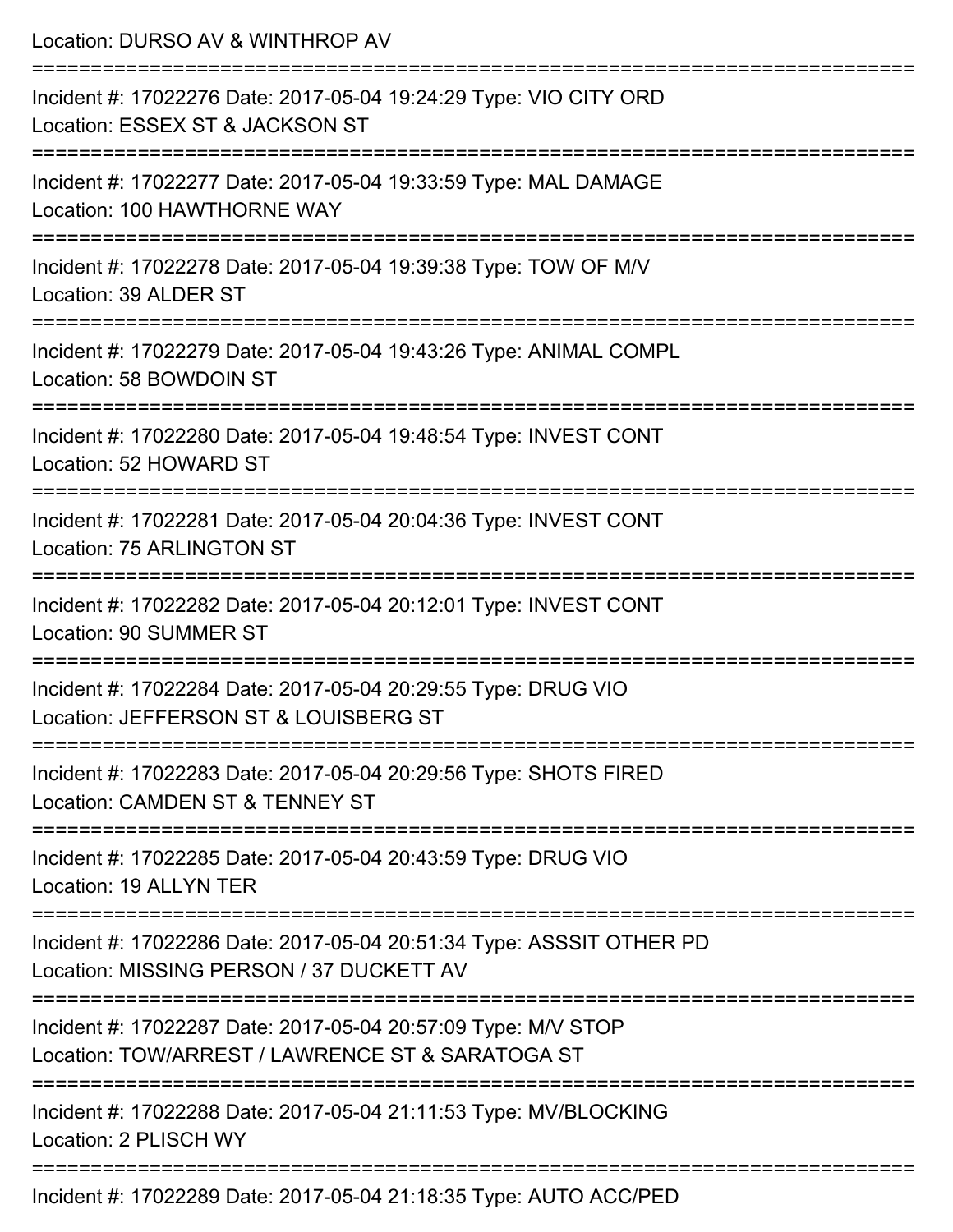| Incident #: 17022290 Date: 2017-05-04 21:32:38 Type: AUTO ACC/NO PI<br>Location: HAFFNERS GAS / 194 S BROADWAY    |
|-------------------------------------------------------------------------------------------------------------------|
| Incident #: 17022291 Date: 2017-05-04 21:54:32 Type: HARASSMENT<br>Location: 77 S UNION ST #104                   |
| Incident #: 17022292 Date: 2017-05-04 22:05:21 Type: MEDIC SUPPORT<br>Location: 12 MEDFORD ST                     |
| Incident #: 17022293 Date: 2017-05-04 22:11:23 Type: AUTO ACC/UNK PI<br>Location: TOW / HAMPSHIRE ST & LOWELL ST  |
| Incident #: 17022294 Date: 2017-05-04 22:23:27 Type: WOMAN DOWN<br>Location: BLUE LOUNGE / AMESBURY ST & CANAL ST |
| Incident #: 17022295 Date: 2017-05-04 22:51:07 Type: NOISE ORD<br><b>Location: 75 TRENTON ST</b>                  |
| Incident #: 17022296 Date: 2017-05-04 22:53:22 Type: ALARM/BURG<br>Location: CHARM SCIENCES / 659 ANDOVER ST      |
| Incident #: 17022297 Date: 2017-05-04 22:55:01 Type: DOMESTIC/PAST<br>Location: 38 NORRIS ST                      |
| Incident #: 17022298 Date: 2017-05-04 22:59:50 Type: M/V STOP<br>Location: 560 BROADWAY                           |
| Incident #: 17022299 Date: 2017-05-04 23:00:34 Type: ALARMS<br>Location: SLE SCHOOL / 165 CRAWFORD ST             |
| Incident #: 17022300 Date: 2017-05-04 23:11:53 Type: HIT & RUN M/V<br>Location: 11 BRADFORD PL                    |
| Incident #: 17022301 Date: 2017-05-04 23:20:01 Type: ALARMS<br>Location: VALLEY FORUM / 654 S UNION ST            |
| Incident #: 17022302 Date: 2017-05-04 23:20:32 Type: NOISE ORD<br>Location: 32 HOBSON ST FL 3                     |
| Incident #: 17022303 Date: 2017-05-04 23:39:08 Type: LOCKOUT                                                      |